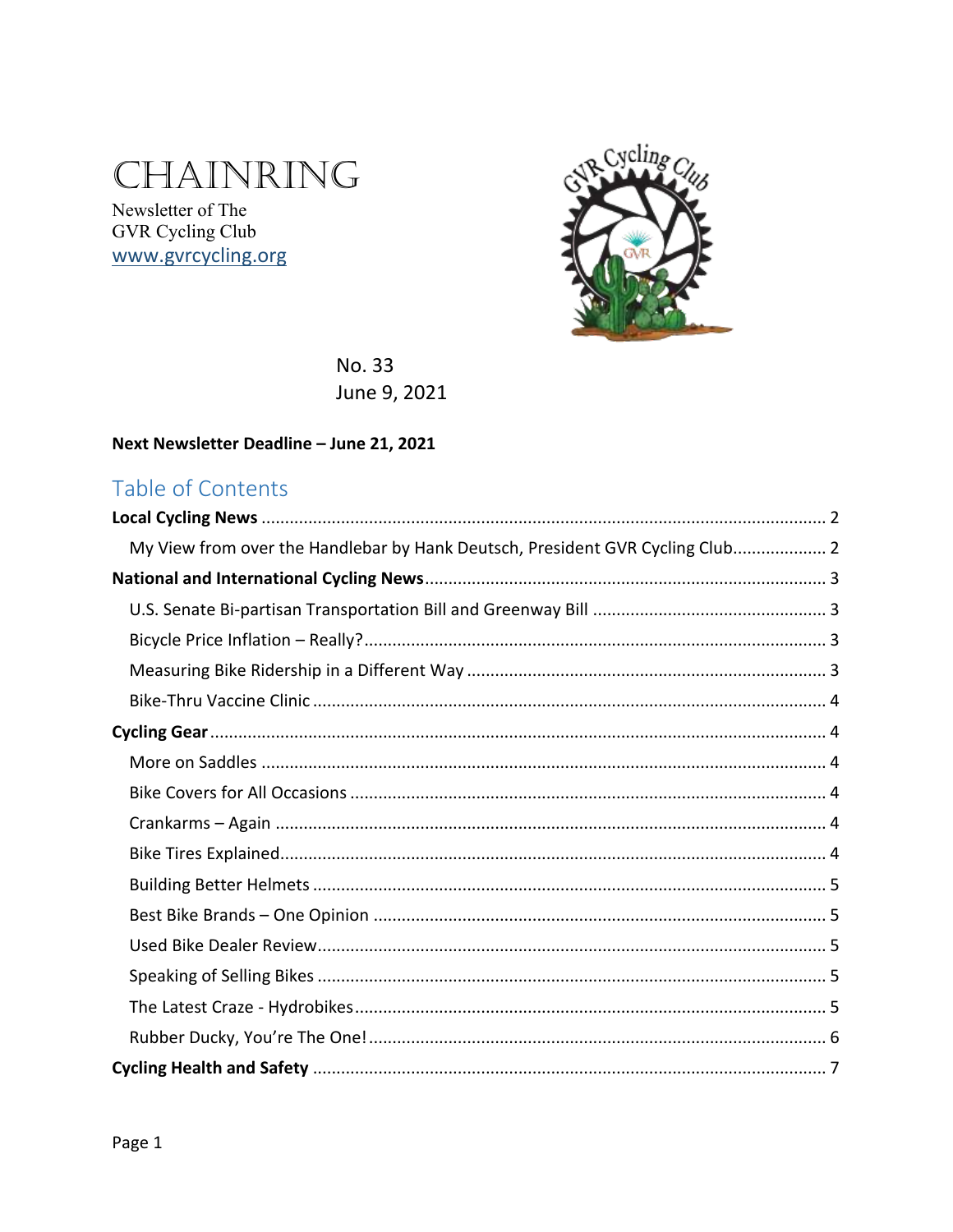### <span id="page-1-0"></span>Local Cycling News

<span id="page-1-1"></span>My View from over the Handlebar by Hank Deutsch, President GVR Cycling Club Deepening social, medical, and economic issues complicated by national and international concerns have entered our cycling world. More cyclists are becoming active in response and making their presence known and seen, here in Green Valley and in the wider cycling community.

Some of the issues and concerns which directly impacting cyclists are:

*Economic*. Cycle shops are dealing with shortages and lack needed sales and maintenance staff. In addition, the international marketplace contributes to the lack of cycles to sell on demand at reasonable prices.

*Racism*. Recent articles in various national cycling magazines and on line news have painted the USA cycling world as a product by and for the "white and male privilege." whether accurate or not. There are individuals and groups that are trying to change this. Cyclists must show their support for such efforts and be welcoming when individuals from different backgrounds and perspectives join our club and rides. Only by showing our common humanity as individuals and as a club can we help transcend the social and racial alienation that plagues our society.

*Rage*. Road rage incidents appear to be part of the national trend of increased confrontations between motorists as well as with cyclists. As individuals and as a group we need to be alert and vigilant when riding. Confrontations can be lessened when we follow the rules of the road and avoid aggressive riding behavior. Be aware, the "finger" and profanity could see a response of a finger curled around a trigger. Cyclists should ride to promote peace and serenity together with a bond of national unity that links us together.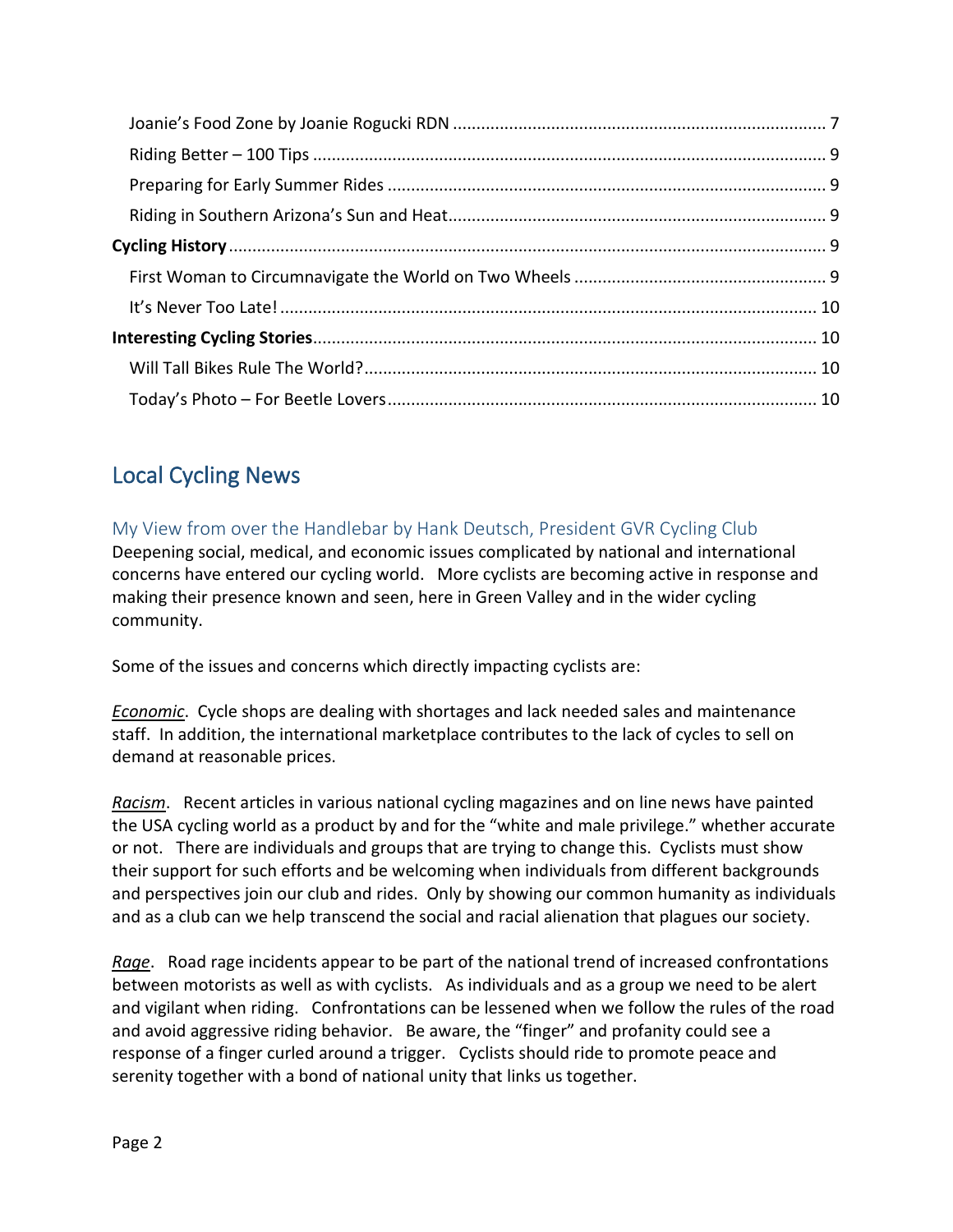We should ride with the mutual understanding and acceptance… Remember, "Riders are not always in the right. But they are always fragile."

### <span id="page-2-0"></span>National and International Cycling News

#### <span id="page-2-1"></span>U.S. Senate Bi-partisan Transportation Bill and Greenway Bill

The U.S. Senate Environment and Public Works Committee has just released a draft of a Transportation Bill - [https://bikeleague.org/content/senate-releases-transportation-draft-good](https://bikeleague.org/content/senate-releases-transportation-draft-good-news-bicycling-and-walking)[news-bicycling-and-walking.](https://bikeleague.org/content/senate-releases-transportation-draft-good-news-bicycling-and-walking) The good news is funding for cycling and walking infrastructure would increase by more than 50%. It is early days but this looks promising.

In addition to the Senate bill, there is a widespread effort to expand the nation's greenway program and connect many trails that have been started but are not always connected <https://www.greenwaystimulus.org/> and [https://www.bloomberg.com/news/features/2021-](https://www.bloomberg.com/news/features/2021-06-04/bike-and-walking-trails-are-infrastructure-too?utm_campaign=news&utm_medium=bd&utm_source=applenews) [06-04/bike-and-walking-trails-are-infrastructure-](https://www.bloomberg.com/news/features/2021-06-04/bike-and-walking-trails-are-infrastructure-too?utm_campaign=news&utm_medium=bd&utm_source=applenews)

[too?utm\\_campaign=news&utm\\_medium=bd&utm\\_source=applenews.](https://www.bloomberg.com/news/features/2021-06-04/bike-and-walking-trails-are-infrastructure-too?utm_campaign=news&utm_medium=bd&utm_source=applenews) The latter effort would/could be included in the Infrastructure bill currently being discussed by President Biden and members of the House and Senate.

#### <span id="page-2-2"></span>Bicycle Price Inflation – Really?

*Bloomberg News* recently ran an article on its concerns about inflation with a special focus on the bicycle industry - [https://www.bloomberg.com/news/articles/2021-06-05/a-4-749-bike](https://www.bloomberg.com/news/articles/2021-06-05/a-4-749-bike-hints-at-inflation-peril-looming-for-u-s-economy?utm_campaign=news&utm_medium=bd&utm_source=applenews)[hints-at-inflation-peril-looming-for-u-s-](https://www.bloomberg.com/news/articles/2021-06-05/a-4-749-bike-hints-at-inflation-peril-looming-for-u-s-economy?utm_campaign=news&utm_medium=bd&utm_source=applenews)

[economy?utm\\_campaign=news&utm\\_medium=bd&utm\\_source=applenews.](https://www.bloomberg.com/news/articles/2021-06-05/a-4-749-bike-hints-at-inflation-peril-looming-for-u-s-economy?utm_campaign=news&utm_medium=bd&utm_source=applenews) It highlighted the fact that a Santa Cruz Hightower C R mountain bike now cost \$4,749, an increase of 10% over 2020 prices, assuming that it is even available. It provided detailed graphs of the increases in demand for cycling parts, service, new and used bikes and the impact that covid has had increasing the number of riders chasing a smaller universe of cycling products. It is an interesting and sobering read with what appears to be a continuing trend for the next few years.

#### <span id="page-2-3"></span>Measuring Bike Ridership in a Different Way

Much of our reading about bike ridership is anecdotal – number of bikes seen on the road, lack of bike inventory at local bike shops or the difficulty of buying a new or used bike. New York City has an active and long-term commitment to bicycle sharing and records the amount of bicycle usage. Its early May statistics confirm what we see anecdotally – more butts on bikes [https://gothamist.com/news/bike-boom-shows-no-signs-slowing-citi-bike-sets-new-ridership](https://gothamist.com/news/bike-boom-shows-no-signs-slowing-citi-bike-sets-new-ridership-records)[records.](https://gothamist.com/news/bike-boom-shows-no-signs-slowing-citi-bike-sets-new-ridership-records) Its early May ridership broke all records with weekly rider numbers totaling more than 600,000 and weekend rides totaling more than 100,000 per day.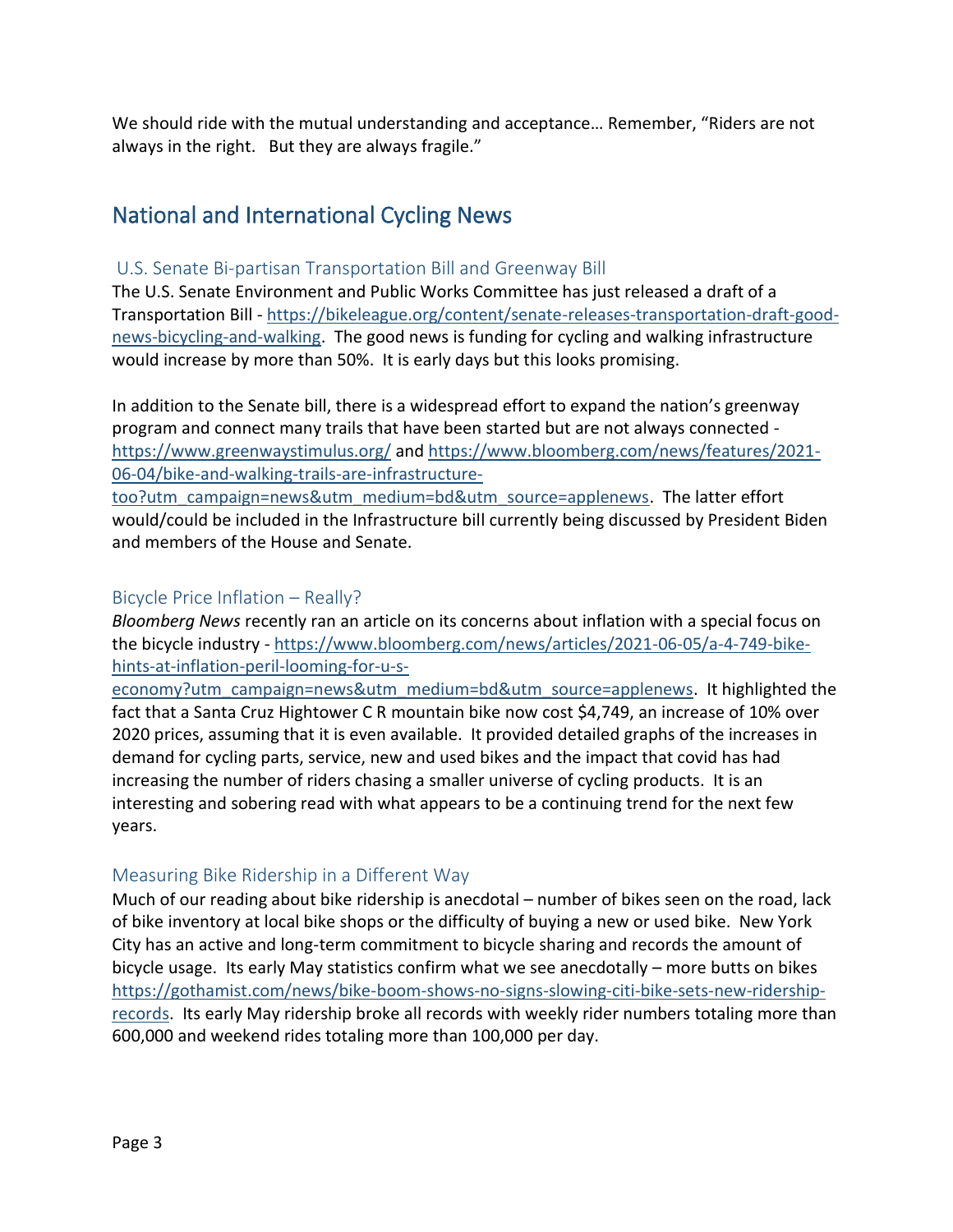#### <span id="page-3-0"></span>Bike-Thru Vaccine Clinic

Montreal has established what may be the first bike-thru vaccine clinic that began providing shots in late May - [https://cyclingmagazine.ca/sections/news/montreal-is-hosting-a-bike-thru](https://cyclingmagazine.ca/sections/news/montreal-is-hosting-a-bike-thru-vaccine-clinic/)[vaccine-clinic/](https://cyclingmagazine.ca/sections/news/montreal-is-hosting-a-bike-thru-vaccine-clinic/). The clinic is located at Montreal's local Formula 1 race track. The venue became available when this year's race was cancelled due to the covid crisis. The clinic provided riders up to 200 vaccine doses per hour for a total of 1000 per day.

### <span id="page-3-1"></span>Cycling Gear

#### <span id="page-3-2"></span>More on Saddles

*Bicycling* Magazine recently did a review of what they recommend as the 11 best saddles they have reviewed so far in 2021 - [https://www.bicycling.com/bikes-gear/a24787969/best-bike](https://www.bicycling.com/bikes-gear/a24787969/best-bike-saddles/?source=nl&utm_source=nl_byc&utm_medium=email&date=051621&utm_campaign=nl23851814&utm_term=BIC_Bicycling_Membership_Newsletter_Master_PAID)[saddles/?source=nl&utm\\_source=nl\\_byc&utm\\_medium=email&date=051621&utm\\_campaign=](https://www.bicycling.com/bikes-gear/a24787969/best-bike-saddles/?source=nl&utm_source=nl_byc&utm_medium=email&date=051621&utm_campaign=nl23851814&utm_term=BIC_Bicycling_Membership_Newsletter_Master_PAID) [nl23851814&utm\\_term=BIC\\_Bicycling\\_Membership\\_Newsletter\\_Master\\_PAID](https://www.bicycling.com/bikes-gear/a24787969/best-bike-saddles/?source=nl&utm_source=nl_byc&utm_medium=email&date=051621&utm_campaign=nl23851814&utm_term=BIC_Bicycling_Membership_Newsletter_Master_PAID) . It includes lots of detail so if you are in the market for a saddle, it may help direct your choice.

#### <span id="page-3-3"></span>Bike Covers for All Occasions

If you always store your precious cycle indoors and have a van or vehicle large enough to transport it inside, consider yourself lucky. There are some people, however, that have to keep their valued steed outdoors or on a rack on top or on the back of their vehicle. If you are one of the latter, there are a variety of cycling covers that will protect it from the weather and from thieves. A recent *Bicycling* Magazine provides a primer of some of our options [https://www.bicycling.com/bikes-gear/a36287921/best-bike-covers/.](https://www.bicycling.com/bikes-gear/a36287921/best-bike-covers/)

#### <span id="page-3-4"></span>Crankarms – Again

While one can consider and choose from different crankarm lengths, there is little variety in manufacturing or the product from one manufacturer or another. SRAM and Autodesk, a 3D designer, have combined to investigate new ways of designing and manufacturing crankarms that retain their required strength while dropping grams in the process [https://www.forbes.com/sites/jimvinoski/2021/05/19/sram-and-autodesk-reimagine-the](https://www.forbes.com/sites/jimvinoski/2021/05/19/sram-and-autodesk-reimagine-the-bicycle-crankarm/?sh=5de4137c1088)[bicycle-crankarm/?sh=5de4137c1088.](https://www.forbes.com/sites/jimvinoski/2021/05/19/sram-and-autodesk-reimagine-the-bicycle-crankarm/?sh=5de4137c1088) While they do not have a commercial product as yet, the story gives an insight into their thinking and how they are going about creating their new design/s.

#### <span id="page-3-5"></span>Bike Tires Explained

For those wanting to know the ins and outs of bicycle tires, *Bicycling* Magazine recently ran a detailed introduction: [https://www.bicycling.com/repair/a36432410/how-to-measure-bike](https://www.bicycling.com/repair/a36432410/how-to-measure-bike-tire-size/)[tire-size/.](https://www.bicycling.com/repair/a36432410/how-to-measure-bike-tire-size/) It covers bicycle tire sizing, how to read and understand the details on the side of a tire and how to choose the right tires for your bike.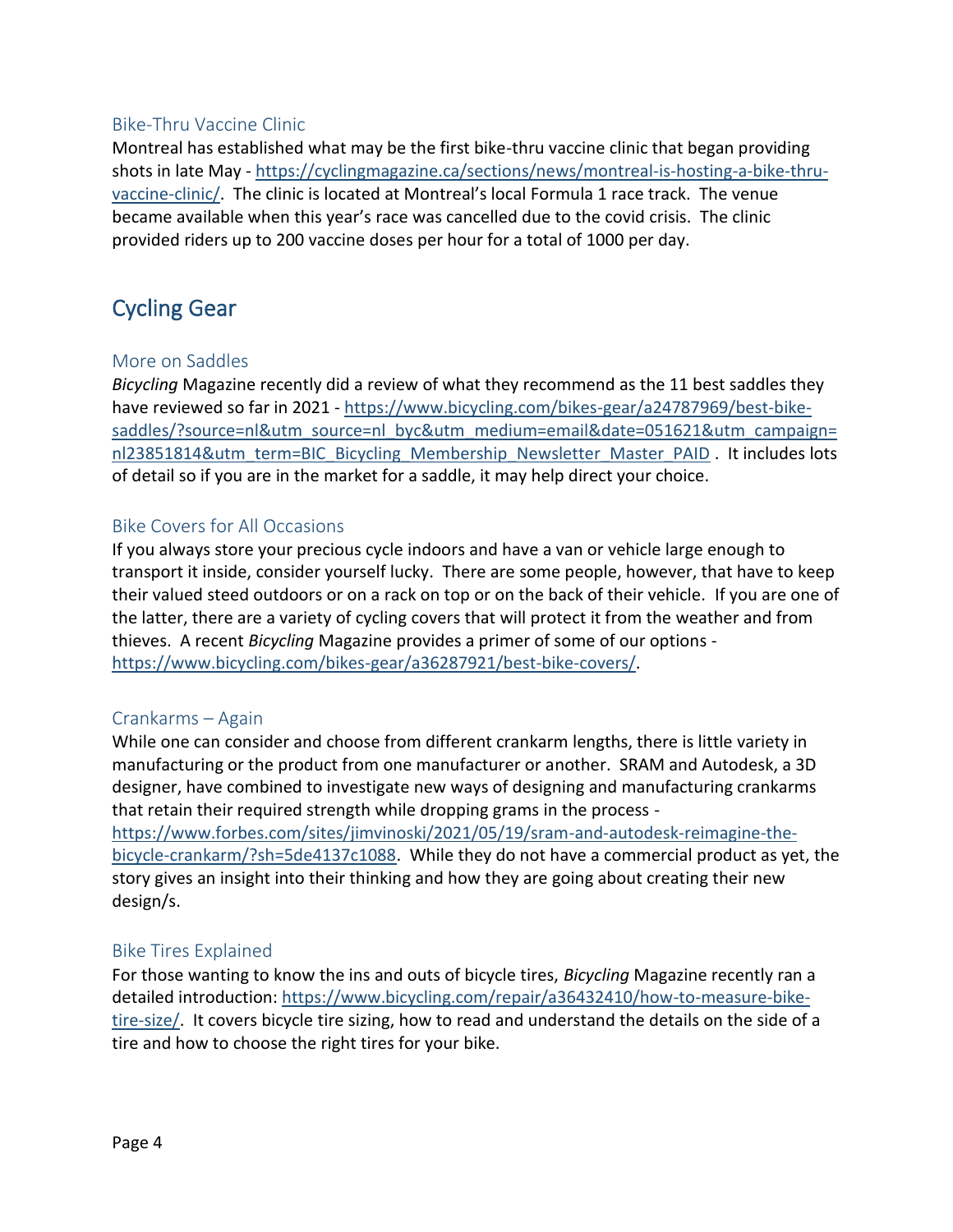#### <span id="page-4-0"></span>Building Better Helmets

Riding without a helmet is putting your head and health at risk in case of an accident. Helmet manufacturers continue to improve helmets on a regular basis from making them lighter to improved airflow and improved safety feature including MIPS, Wave cell and air bag technologies. However, a British study of helmet safety and technology has challenged helmet testing done by manufacturers - [https://www.bicycling.com/news/a36475044/new-bike](https://www.bicycling.com/news/a36475044/new-bike-helmet-safety-testing-study/)[helmet-safety-testing-study/.](https://www.bicycling.com/news/a36475044/new-bike-helmet-safety-testing-study/) The focus of the article suggests that helmet companies test helmets against forward or sideward right angle impacts when in the real world most accidents occur with the wearer hitting an object or the ground at an angle. The article challenges helmet manufacturers to change their method of testing to find ways to improve the helmet design and wearer protection. The full research article can be found at: [https://link.springer.com/article/10.1007/s10439-021-02785-0.](https://link.springer.com/article/10.1007/s10439-021-02785-0)

#### <span id="page-4-1"></span>Best Bike Brands – One Opinion

*Gear Patrol* recently published a listing of what they consider 11 "awesome" bike brands [https://www.gearpatrol.com/outdoors/a36549771/best-bicycle-brands/.](https://www.gearpatrol.com/outdoors/a36549771/best-bicycle-brands/) They are mostly bike companies that have been established in recent years. The article provides some history of each listed "brand" and goes from the well-known, Specialized and Cannondale, to more obscure companies, Reeb and Why.

#### <span id="page-4-2"></span>Used Bike Dealer Review

In an earlier newsletter, we introduced our readers to the *Pro's Closet*, a bike dealer located in Colorado that buys and sells used bikes. The company deals mainly in high end bikes but might have what someone needs when waiting times for new bikes are long. Tanner Bowden, who writes for *Gear Patrol,* recently published an online review about the pros and cons of buying a used bike from the *Pro's Closet*. For anyone considering this buying option, his review gives a good overview of the process and the different aspects of buying used -

[https://www.gearpatrol.com/outdoors/a33405722/pros-closet-review/.](https://www.gearpatrol.com/outdoors/a33405722/pros-closet-review/)

#### <span id="page-4-3"></span>Speaking of Selling Bikes

If you are interested in selling a bike or bike parts rather than buying more, you may be interested in this recent article from *Cycling Magazine -*

[https://cyclingmagazine.ca/sections/gear-reviews/how-to-sell-your-bike-or-bike-parts-online/.](https://cyclingmagazine.ca/sections/gear-reviews/how-to-sell-your-bike-or-bike-parts-online/) It provides tips on preparing items for sale and how to get the best prices.

#### <span id="page-4-4"></span>The Latest Craze - Hydrobikes

For you snowbirds living on or with access to a lake this summer, you might want to take up hydro-biking as an alternative to riding on the roads. (No bike lanes, no cars with only the errant speed boat to worry about) - [https://www.westernmassnews.com/news/tncms-asset-](https://www.westernmassnews.com/news/tncms-asset-6aa74b2a-b9ae-11eb-b82a-cbbf5571effc.html)[6aa74b2a-b9ae-11eb-b82a-cbbf5571effc.html.](https://www.westernmassnews.com/news/tncms-asset-6aa74b2a-b9ae-11eb-b82a-cbbf5571effc.html) Hydrobikes come in a variety of configurations from single to double cycles, an e-version and one designed for anglers <https://hydrobikes.com/>. If you have tried this new mode of cycling, let us know about the experience.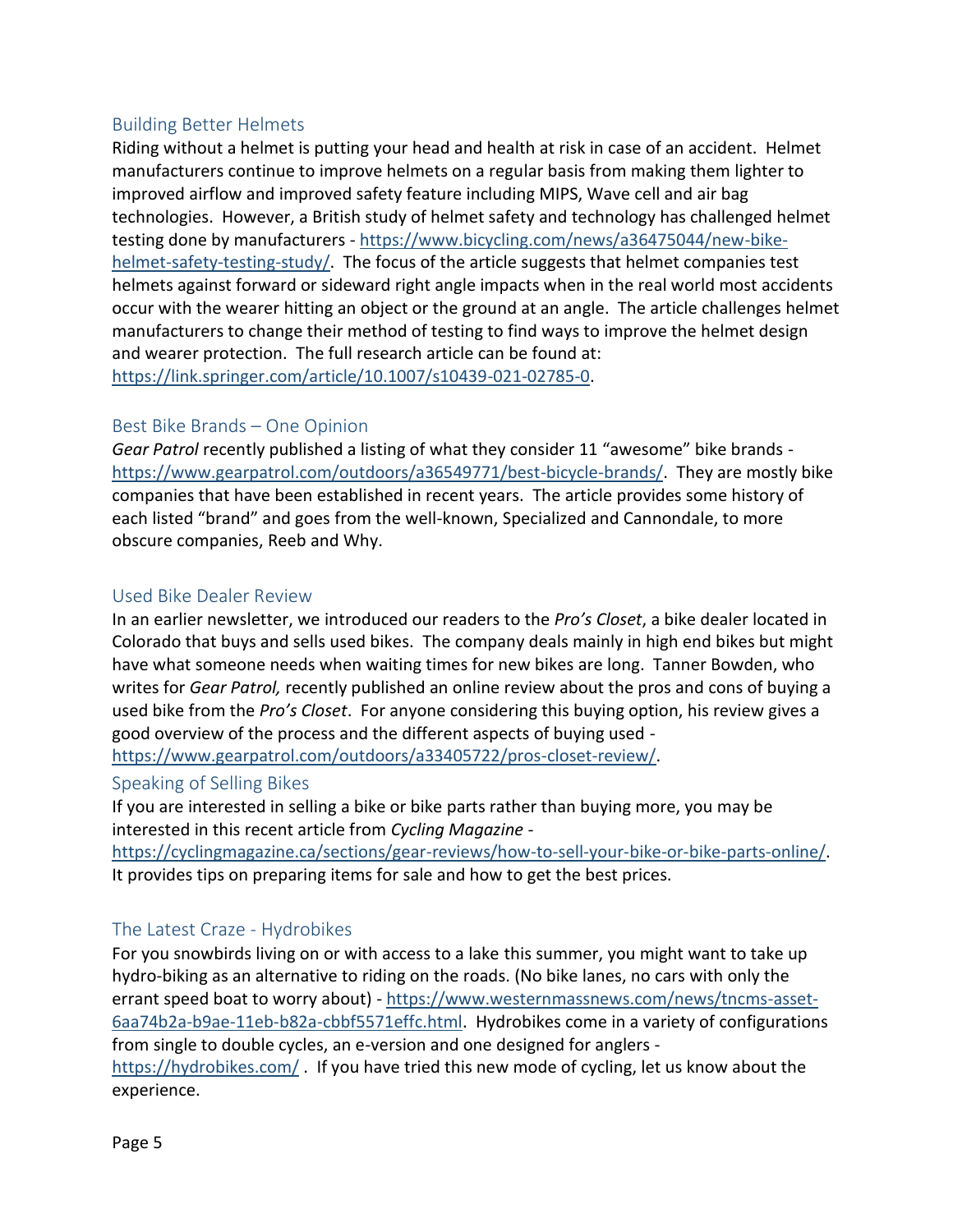

<span id="page-5-0"></span>Rubber Ducky, You're The One!



If you are a cyclist who has everything or you know someone who is, you/they need a rubber ducky bicycle bell. You need to know this is not your average ducky as they come with a helmet, sunglasses and in male - [https://www.amazon.com/MS-CLEO-Accessories-Propeller-](https://www.amazon.com/MS-CLEO-Accessories-Propeller-Handlebar-Children/dp/B084ZHQFJQ/ref=sr_1_24?dchild=1&gclid=Cj0KCQjwh_eFBhDZARIsALHjIKdRpv-1EP6SGQQ_i1JMir0xxe5HflhjnmRSxp_c3tpWM5liTkP0PBIaAvKeEALw_wcB&hvadid=433439265509&hvdev=c&hvlocphy=9030204&hvnetw=g&hvqmt=e&hvrand=4450414410058972847&hvtargid=kwd-812585589971&hydadcr=7469_9611978&keywords=rubber+duck+bicycle+bell&qid=1623083352&sr=8-24)[Handlebar-](https://www.amazon.com/MS-CLEO-Accessories-Propeller-Handlebar-Children/dp/B084ZHQFJQ/ref=sr_1_24?dchild=1&gclid=Cj0KCQjwh_eFBhDZARIsALHjIKdRpv-1EP6SGQQ_i1JMir0xxe5HflhjnmRSxp_c3tpWM5liTkP0PBIaAvKeEALw_wcB&hvadid=433439265509&hvdev=c&hvlocphy=9030204&hvnetw=g&hvqmt=e&hvrand=4450414410058972847&hvtargid=kwd-812585589971&hydadcr=7469_9611978&keywords=rubber+duck+bicycle+bell&qid=1623083352&sr=8-24)

[Children/dp/B084ZHQFJQ/ref=sr\\_1\\_24?dchild=1&gclid=Cj0KCQjwh\\_eFBhDZARIsALHjIKdRpv-](https://www.amazon.com/MS-CLEO-Accessories-Propeller-Handlebar-Children/dp/B084ZHQFJQ/ref=sr_1_24?dchild=1&gclid=Cj0KCQjwh_eFBhDZARIsALHjIKdRpv-1EP6SGQQ_i1JMir0xxe5HflhjnmRSxp_c3tpWM5liTkP0PBIaAvKeEALw_wcB&hvadid=433439265509&hvdev=c&hvlocphy=9030204&hvnetw=g&hvqmt=e&hvrand=4450414410058972847&hvtargid=kwd-812585589971&hydadcr=7469_9611978&keywords=rubber+duck+bicycle+bell&qid=1623083352&sr=8-24)[1EP6SGQQ\\_i1JMir0xxe5HflhjnmRSxp\\_c3tpWM5liTkP0PBIaAvKeEALw\\_wcB&hvadid=433439265](https://www.amazon.com/MS-CLEO-Accessories-Propeller-Handlebar-Children/dp/B084ZHQFJQ/ref=sr_1_24?dchild=1&gclid=Cj0KCQjwh_eFBhDZARIsALHjIKdRpv-1EP6SGQQ_i1JMir0xxe5HflhjnmRSxp_c3tpWM5liTkP0PBIaAvKeEALw_wcB&hvadid=433439265509&hvdev=c&hvlocphy=9030204&hvnetw=g&hvqmt=e&hvrand=4450414410058972847&hvtargid=kwd-812585589971&hydadcr=7469_9611978&keywords=rubber+duck+bicycle+bell&qid=1623083352&sr=8-24) [509&hvdev=c&hvlocphy=9030204&hvnetw=g&hvqmt=e&hvrand=4450414410058972847&hvt](https://www.amazon.com/MS-CLEO-Accessories-Propeller-Handlebar-Children/dp/B084ZHQFJQ/ref=sr_1_24?dchild=1&gclid=Cj0KCQjwh_eFBhDZARIsALHjIKdRpv-1EP6SGQQ_i1JMir0xxe5HflhjnmRSxp_c3tpWM5liTkP0PBIaAvKeEALw_wcB&hvadid=433439265509&hvdev=c&hvlocphy=9030204&hvnetw=g&hvqmt=e&hvrand=4450414410058972847&hvtargid=kwd-812585589971&hydadcr=7469_9611978&keywords=rubber+duck+bicycle+bell&qid=1623083352&sr=8-24) [argid=kwd-](https://www.amazon.com/MS-CLEO-Accessories-Propeller-Handlebar-Children/dp/B084ZHQFJQ/ref=sr_1_24?dchild=1&gclid=Cj0KCQjwh_eFBhDZARIsALHjIKdRpv-1EP6SGQQ_i1JMir0xxe5HflhjnmRSxp_c3tpWM5liTkP0PBIaAvKeEALw_wcB&hvadid=433439265509&hvdev=c&hvlocphy=9030204&hvnetw=g&hvqmt=e&hvrand=4450414410058972847&hvtargid=kwd-812585589971&hydadcr=7469_9611978&keywords=rubber+duck+bicycle+bell&qid=1623083352&sr=8-24)

[812585589971&hydadcr=7469\\_9611978&keywords=rubber+duck+bicycle+bell&qid=16230833](https://www.amazon.com/MS-CLEO-Accessories-Propeller-Handlebar-Children/dp/B084ZHQFJQ/ref=sr_1_24?dchild=1&gclid=Cj0KCQjwh_eFBhDZARIsALHjIKdRpv-1EP6SGQQ_i1JMir0xxe5HflhjnmRSxp_c3tpWM5liTkP0PBIaAvKeEALw_wcB&hvadid=433439265509&hvdev=c&hvlocphy=9030204&hvnetw=g&hvqmt=e&hvrand=4450414410058972847&hvtargid=kwd-812585589971&hydadcr=7469_9611978&keywords=rubber+duck+bicycle+bell&qid=1623083352&sr=8-24) [52&sr=8-24](https://www.amazon.com/MS-CLEO-Accessories-Propeller-Handlebar-Children/dp/B084ZHQFJQ/ref=sr_1_24?dchild=1&gclid=Cj0KCQjwh_eFBhDZARIsALHjIKdRpv-1EP6SGQQ_i1JMir0xxe5HflhjnmRSxp_c3tpWM5liTkP0PBIaAvKeEALw_wcB&hvadid=433439265509&hvdev=c&hvlocphy=9030204&hvnetw=g&hvqmt=e&hvrand=4450414410058972847&hvtargid=kwd-812585589971&hydadcr=7469_9611978&keywords=rubber+duck+bicycle+bell&qid=1623083352&sr=8-24) or female versions - [https://www.amazon.com/Ornaments-Accessories-Handsome-](https://www.amazon.com/Ornaments-Accessories-Handsome-Dashboard-Decoration/dp/B08K8WK64L/ref=sr_1_14?dchild=1&keywords=female+rubber+duck+bicycle+bell&qid=1623083487&sr=8-14)[Dashboard-](https://www.amazon.com/Ornaments-Accessories-Handsome-Dashboard-Decoration/dp/B08K8WK64L/ref=sr_1_14?dchild=1&keywords=female+rubber+duck+bicycle+bell&qid=1623083487&sr=8-14)

[Decoration/dp/B08K8WK64L/ref=sr\\_1\\_14?dchild=1&keywords=female+rubber+duck+bicycle+b](https://www.amazon.com/Ornaments-Accessories-Handsome-Dashboard-Decoration/dp/B08K8WK64L/ref=sr_1_14?dchild=1&keywords=female+rubber+duck+bicycle+bell&qid=1623083487&sr=8-14) [ell&qid=1623083487&sr=8-14](https://www.amazon.com/Ornaments-Accessories-Handsome-Dashboard-Decoration/dp/B08K8WK64L/ref=sr_1_14?dchild=1&keywords=female+rubber+duck+bicycle+bell&qid=1623083487&sr=8-14)

Before you reject this idea outright consider the advantages:

- 1. These are a great "ice-breakers" when you join a new riding group.
- 2. These will deter bike thieves as they will avoid a bike is decorated with a rubber ducky for a bike that is less distinctive.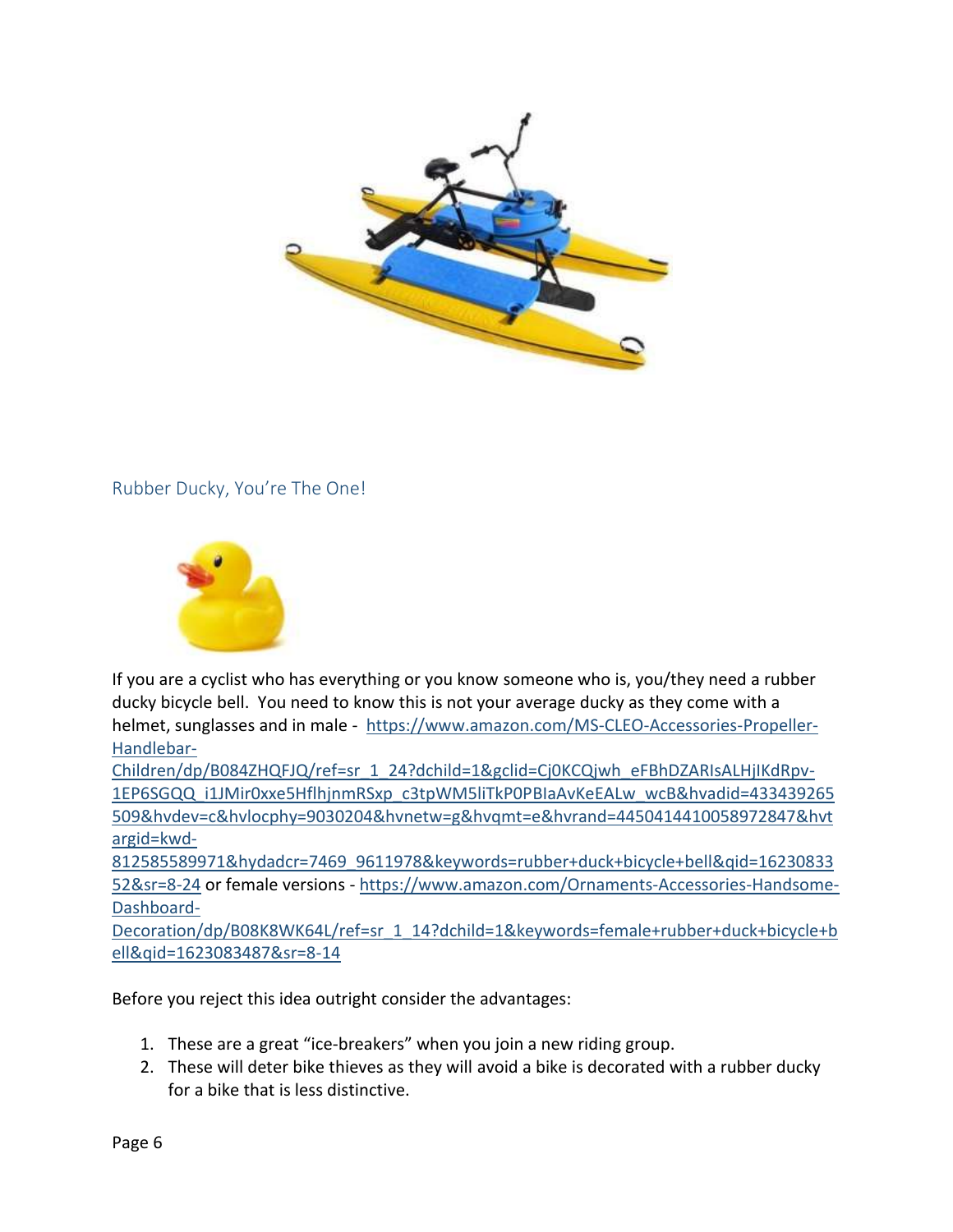3. When you "bell" someone on "the loop" and you get a dagger stare you can yell, "not me" as they won't know that your Ducky has a bell hiding underneath.

### <span id="page-6-0"></span>Cycling Health and Safety

<span id="page-6-1"></span>Joanie's Food Zone by Joanie Rogucki RDN



## **Positive Resolutions: Eat Your Colors!**

Every New Year's Day 40% of Americans resolve to improve their health. One popular resolution is "eating healthy". In keeping with that theme "eat your colors" is a fun way to honor your resolution. Also called "Rainbow Nutrition" it provides nutrient dense foods along with health benefits that you can sink your teeth into. Research shows that eating enough fruits/veggies daily reduces "muscle damage, increases muscle strength, and improves the immune function and symptoms of

fatigue". Does that mean that eating my fruits and vegetables can help me to be more active and assist with performance and staying healthy? You betcha!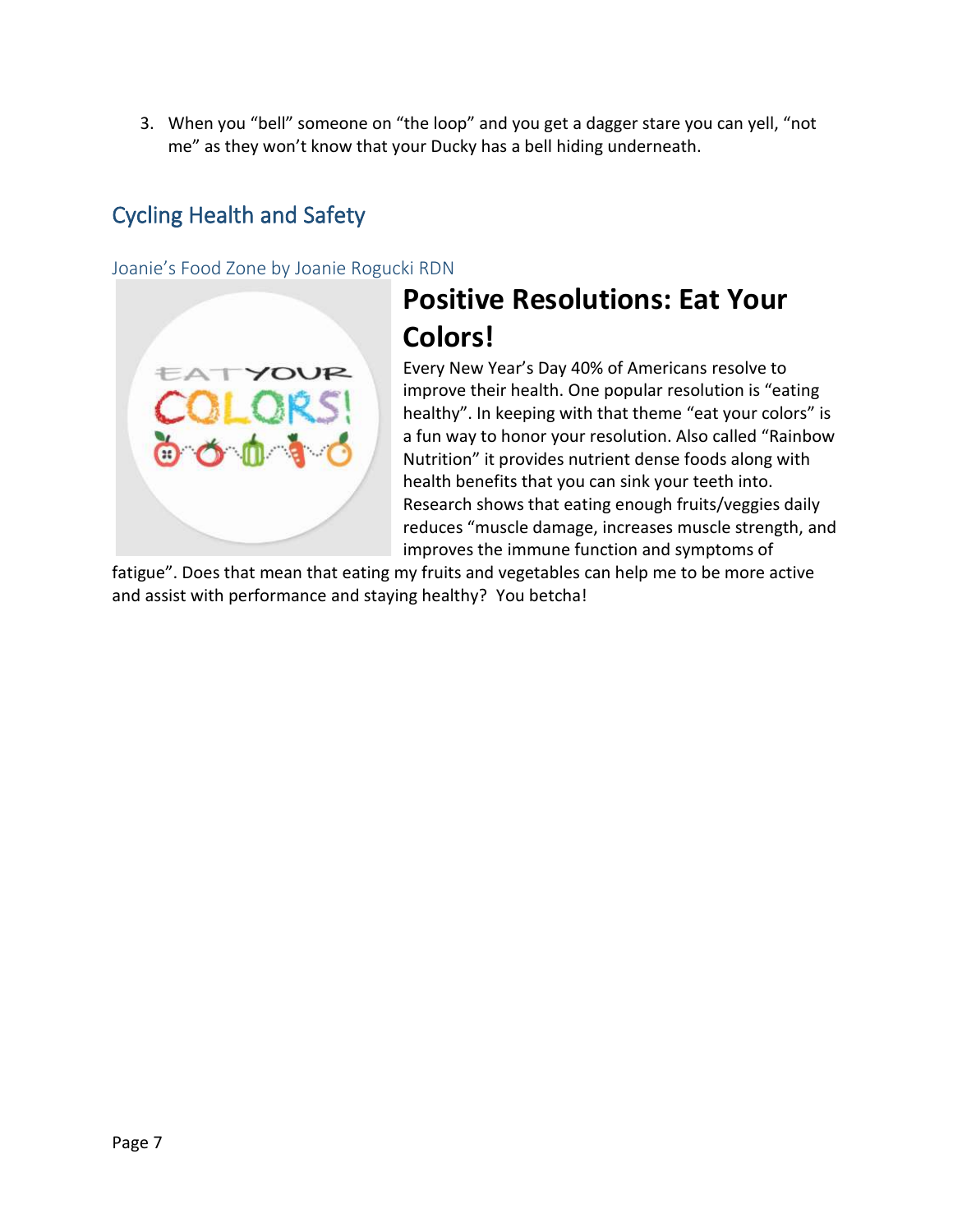

So how do I get more colors in my diet? Paint your plate with colorful foods! The American Heart Association recommends eating 2 color groups per meal. Each group provides different nutrients based on their color. Do this and you are on your way to better health.

LOG YOUR COLORS Breakfast:

### Lunch:

\_\_\_\_\_\_\_\_\_\_\_\_\_\_\_\_\_\_\_\_\_\_

\_\_\_\_\_\_\_\_\_\_\_\_\_\_\_\_\_\_\_\_\_\_

\_\_\_\_\_\_\_\_\_\_\_\_\_\_\_\_\_\_\_\_\_\_

\_\_\_\_\_\_\_\_\_\_\_\_\_\_\_\_\_\_\_\_\_\_

\_\_\_\_\_\_\_\_\_\_\_\_\_\_\_\_\_\_\_\_\_\_

\_\_\_\_\_\_\_\_\_\_\_\_\_\_\_\_\_\_\_\_\_\_

Dinner: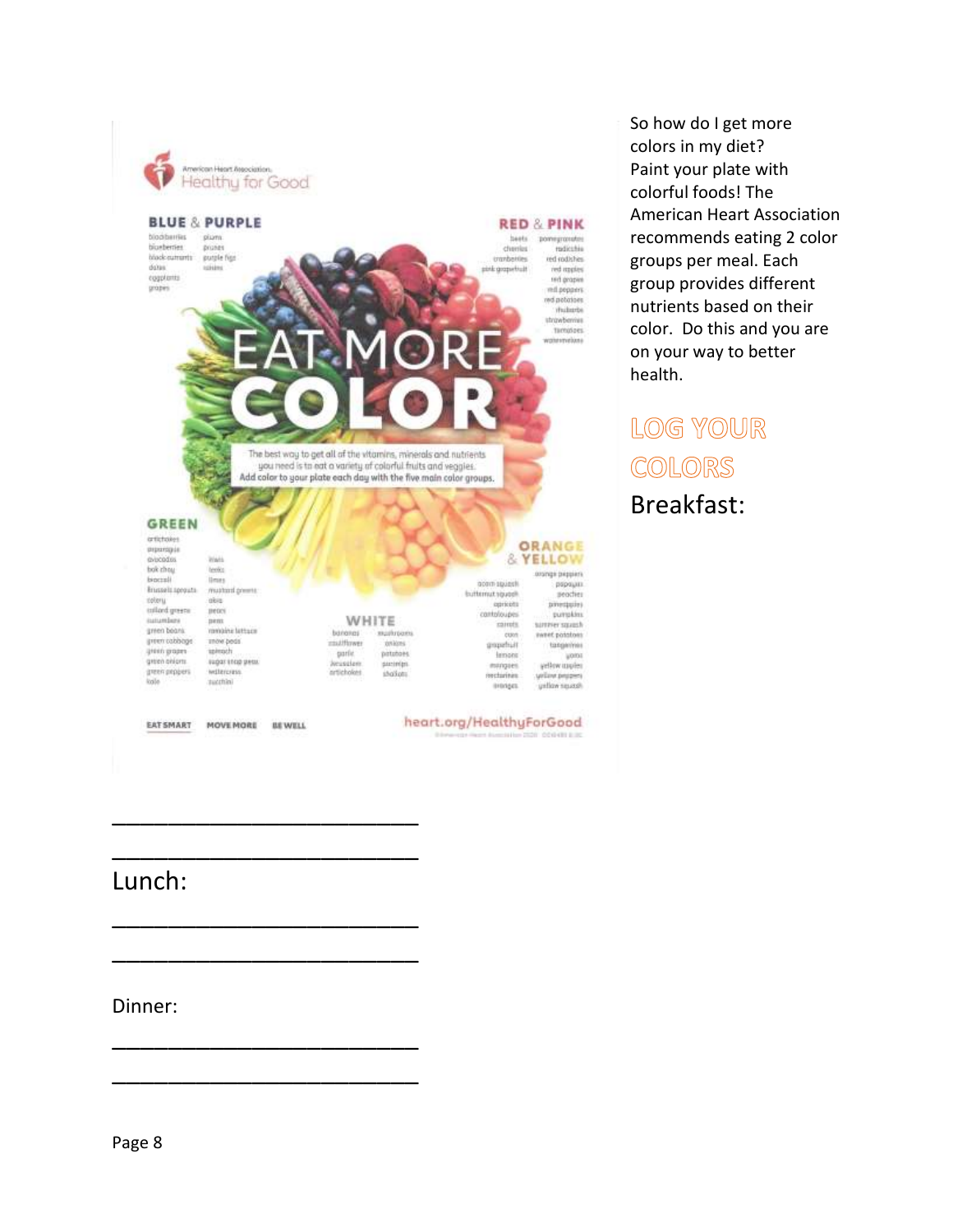#### <span id="page-8-0"></span>Riding Better – 100 Tips

*Bicycling* Magazine recently published an article that lists one hundred ways in which you can improve your cycling life - [https://www.bicycling.com/training/a20021391/101-cycling-tips-to](https://www.bicycling.com/training/a20021391/101-cycling-tips-to-completely-transform-your-bike-life/)[completely-transform-your-bike-life/.](https://www.bicycling.com/training/a20021391/101-cycling-tips-to-completely-transform-your-bike-life/) The article include tips on safety, health, riding skills and many more helpful hints.

#### <span id="page-8-1"></span>Preparing for Early Summer Rides

With summer's warm temperature and hot sun, it is critical to ride early in the day. If you are normally a night owl and like sleeping in late, *Bicycling* Magazine has some tips on how to train yourself to be an early riser - [https://cyclingmagazine.ca/sections/training-guide/training/how](https://cyclingmagazine.ca/sections/training-guide/training/how-to-make-waking-up-for-a-morning-ride-a-little-easier/)[to-make-waking-up-for-a-morning-ride-a-little-easier/.](https://cyclingmagazine.ca/sections/training-guide/training/how-to-make-waking-up-for-a-morning-ride-a-little-easier/)

#### <span id="page-8-2"></span>Riding in Southern Arizona's Sun and Heat

*Cycling* Magazine recently published an article on thoughts riders have while on a very hot ride - [https://cyclingmagazine.ca/sections/feature/10-thoughts-all-cyclists-have-during-a-very-hot](https://cyclingmagazine.ca/sections/feature/10-thoughts-all-cyclists-have-during-a-very-hot-ride/)[ride/.](https://cyclingmagazine.ca/sections/feature/10-thoughts-all-cyclists-have-during-a-very-hot-ride/) These will definitely resonate with you if you are riding in Arizona on this or any other summer.

### <span id="page-8-3"></span>Cycling History

#### <span id="page-8-4"></span>First Woman to Circumnavigate the World on Two Wheels

Annie Cohen Kopchovsky, a Latvian immigrant living in Boston, arguably became the first woman to ride a bicycle around the world in 1894-1895 at a time when women were flocking to bicycles in droves - [https://en.wikipedia.org/wiki/Annie\\_Londonderry.](https://nam10.safelinks.protection.outlook.com/?url=https%3A%2F%2Fen.wikipedia.org%2Fwiki%2FAnnie_Londonderry&data=04%7C01%7C%7Ceb8827066cd940c28bfe08d91662bebd%7C17f1a87e2a254eaab9df9d439034b080%7C0%7C0%7C637565435636106363%7CUnknown%7CTWFpbGZsb3d8eyJWIjoiMC4wLjAwMDAiLCJQIjoiV2luMzIiLCJBTiI6Ik1haWwiLCJXVCI6Mn0%3D%7C1000&sdata=OBVKQrwAn2wa7z504w1V2vjmgQZZ0R282vO6LJ290mM%3D&reserved=0) Her trip reportedly began as a result of a wager between two wealthy Boston industrialists who were debating whether a woman could accomplish the feat. Before she started, she adopted a pseudonym, Annie Londonderry, a name taken from the first of many corporate sponsors she acquired along the way, New Hampshire's Londonderry Lithia Spring Water Company. Her trip took many twists and turns and she not only travelled by bicycle but by train and steamship at various times. Toward the end of her trip she travelled across Arizona through Phoenix and Tucson at a time when they were barely towns. Her great-grandnephew, Peter Zheutlin, has written two books about her, one non-fiction, *Around the World on Two Wheels: Annie Londonderry's Extraordinary Ride* (Citadel Press, 2007) and most recently, a novel about her exploits entitled *Spin: A Novel Based on a (Mostly) True Story,* which was published this month by Pegasus Books. For more information visit the author's website: [https://annielondonderry.com/](https://nam10.safelinks.protection.outlook.com/?url=https%3A%2F%2Fannielondonderry.com%2F&data=04%7C01%7C%7Ceb8827066cd940c28bfe08d91662bebd%7C17f1a87e2a254eaab9df9d439034b080%7C0%7C0%7C637565435636116262%7CUnknown%7CTWFpbGZsb3d8eyJWIjoiMC4wLjAwMDAiLCJQIjoiV2luMzIiLCJBTiI6Ik1haWwiLCJXVCI6Mn0%3D%7C1000&sdata=kHZYUEy2PtgP%2FWpz9gxYiO6xPATrgqsHy0LPT9fZi34%3D&reserved=0) and [https://peterzheutlin.com.](https://nam10.safelinks.protection.outlook.com/?url=https%3A%2F%2Fpeterzheutlin.com%2F&data=04%7C01%7C%7Ceb8827066cd940c28bfe08d91662bebd%7C17f1a87e2a254eaab9df9d439034b080%7C0%7C0%7C637565435636116262%7CUnknown%7CTWFpbGZsb3d8eyJWIjoiMC4wLjAwMDAiLCJQIjoiV2luMzIiLCJBTiI6Ik1haWwiLCJXVCI6Mn0%3D%7C1000&sdata=NjBdJb48jBUKMoW0V%2FMz5pwcZkctQWz6cLzCIDvKVIE%3D&reserved=0)